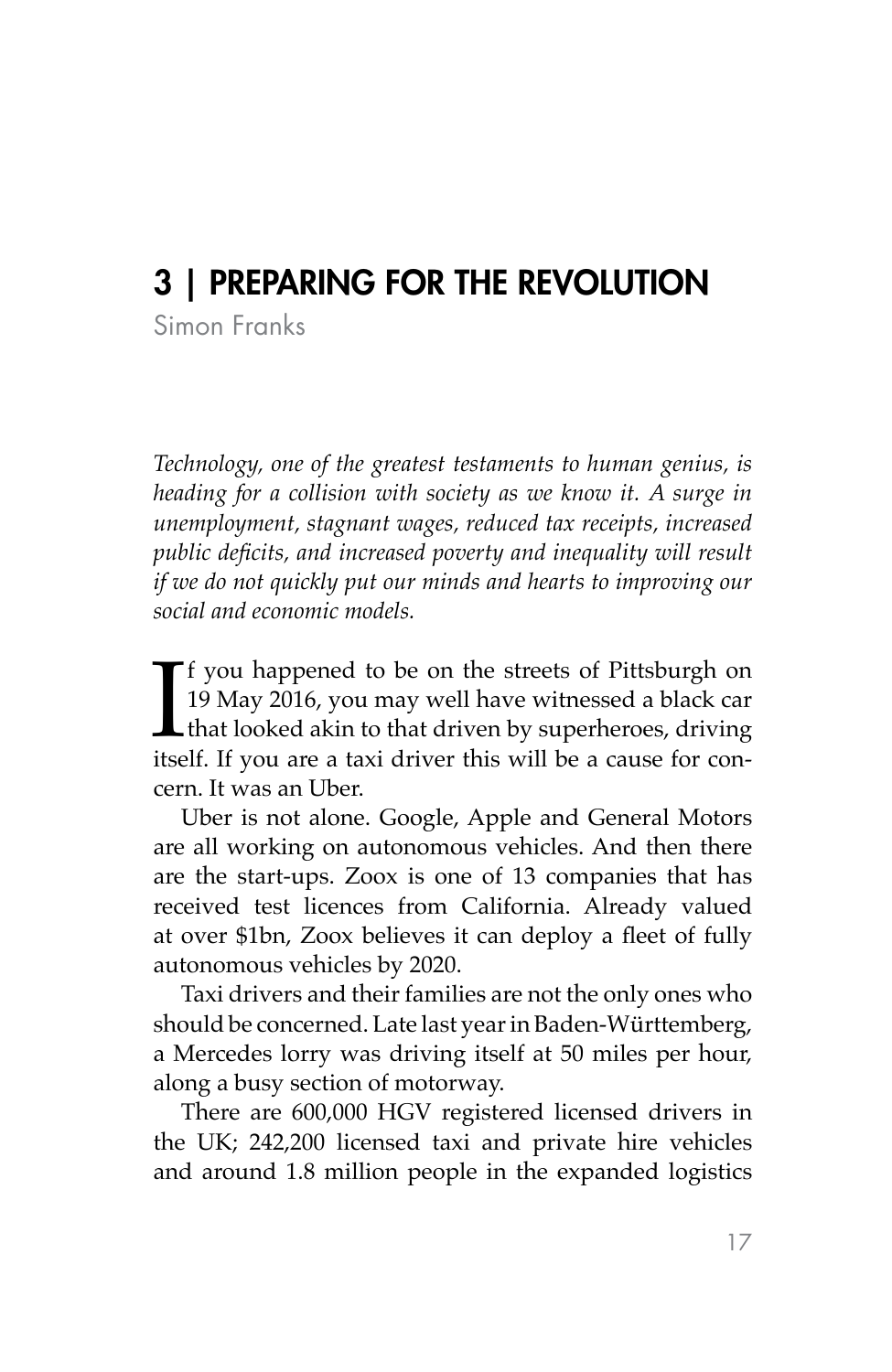workforce. Many will be delivery drivers, couriers, van drivers or small lorry drivers.

Such ground breaking technologies are just the tip of the iceberg. It is not only professional drivers who need to worry. We all do.

The World Economic Forum predicts more than seven million jobs in the world's largest economies will be threatened in the next few years by advances in fields such as robotics and 3D printing. [According to the](http://www.oxfordmartin.ox.ac.uk/downloads/academic/The_Future_of_Employment.pdf) *Future of Employment* [report, 47 per cent of jobs in the US are at risk](http://www.oxfordmartin.ox.ac.uk/downloads/academic/The_Future_of_Employment.pdf) [of being automated](http://www.oxfordmartin.ox.ac.uk/downloads/academic/The_Future_of_Employment.pdf) over the next two decades and 57 per cent across the OECD. These will not necessarily lead to unemployment: new jobs could emerge in their place. But there is at the very least a need to plan for this eventuality.

This is not the first time that a technological revolution has threatened us. In the 1970s and 80s, mainframe computers and robots had a huge impact. Since then our manufacturing workforce has fallen by 60 per cent.

For those made redundant, this technology was a curse. For the wider economy, it was a blessing. Increased productivity has led to total manufacturing output today being 6 per cent higher over the same period.

Some commentators, such as Dr Robert Cohen, argue that as in the 70s and 80s, the fears over the consequences of new technologies are exaggerated. It is true the changes in the 70s and 80s were mitigated by substantial growth in service sector employment. But this time, technology is impacting the service sectors too.

Klaus Schwab argues that "this revolution is fundamentally different in nature, characterised by a range of new technologies that are fusing the physical, digital and biological worlds, impacting all disciplines, economies and industries".

Today automation and artificial intelligence are progressing at a speed, scale and force unlike anything we have experienced before. Sooner or later the challenge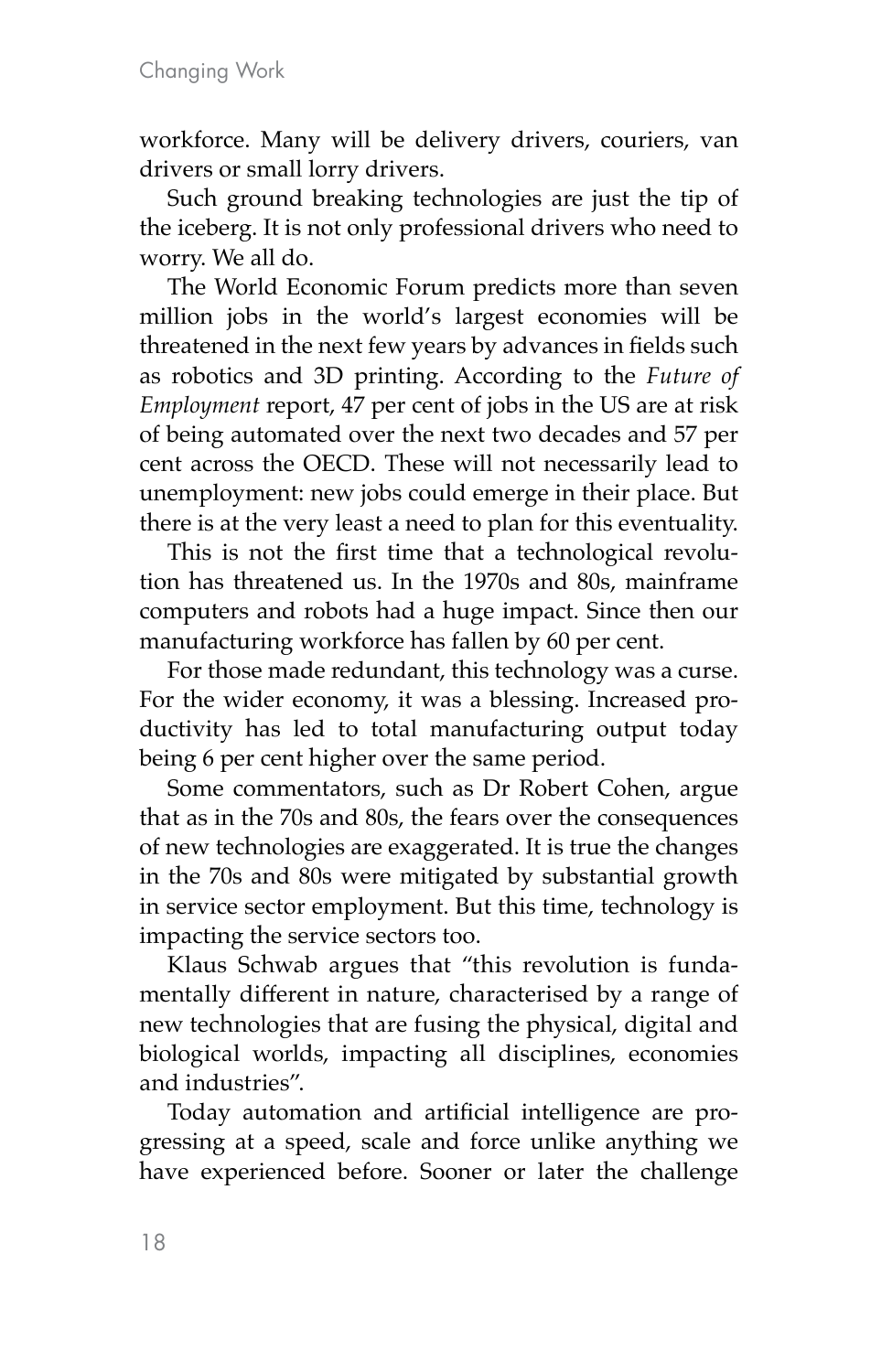of human redundancy will have to be reckoned with. Machines are now capable of cognitive functions; we are heading towards a time when machines will be able to independently solve problems, overcome complex decisions and learn. Google's DeepMind's ability to beat various human gaming champions is especially remarkable not just because the technology ultimately prevailed, but because DeepMind largely trained itself.

Machine learning is likely to be the primary catalyst behind a surge of applications in automation and robotics and a nearly limitless number of specialised applications. Collectively, these systems are likely to span the entire job market and economy. Already, the automated intelligent response technology behind virtual assistants (assistants that are already taking the jobs of real people), is no longer futuristic nor at the cutting edge. Rather, robots, artificial intelligence, computerised algorithms and mobile sensors are the new vanguard. As the Brookings Institute put it, they are here and set to "transform human life".

Ultimately then, we should assume that computers will replace effectively all manufacturing and most routine based jobs, while artificial intelligence and deep learning technologies will lead to the destruction of many white collar professional jobs. When a robot can read a set of accounts, analyse a million emails or phone records, write annual reports, why employ a lawyer, researcher or accountant?

Richard Susskind agrees that the "traditional professions will be demystified, routinised and commoditised". Doctors, academics, pharmacists, engineers be warned. As these 'good' jobs begin to evaporate, faith in education and training as the solution to technological disruption of the job market will erode.

In contrast, the sharing economy may seem quaint by comparison but it is also another significant threat to jobs. Airbnb, for example, now dwarfs even the largest hotel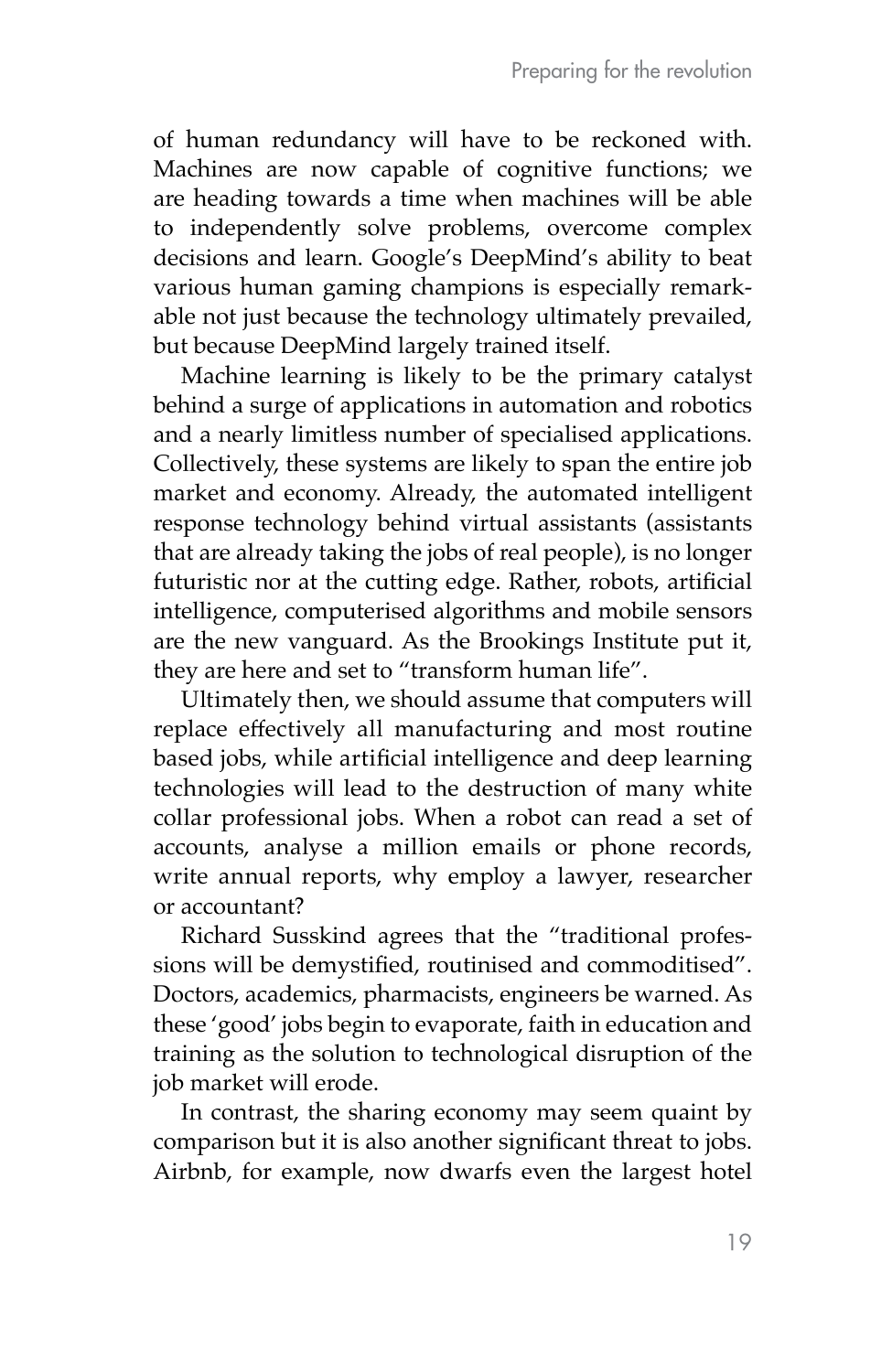chains but still has under a thousand employees compared with Hilton's 164,000.

Policy needs to meet this challenge head on. Not just the challenge of the loss of jobs but also the fact that the benefits from this tech-driven productivity surge keep accruing to an ever smaller group. Just as businesses need to adapt, our government must too.

With its perennial trade and budget deficits the UK already has structural issues to contend with in addition to the technological challenge. Fortunately it also has some big advantages. We have a great science base, a great technological base, a great creative base and a great entrepreneurial base. We have to build on them all. Eventually technology can deliver us large productivity gains and economic growth. So long as public policy tools are devised to ensure a fair distribution of the spoils, this productivity increase will enable everyone to be better off.

## Meeting the challenges

Unemployment, skills and education

Many new jobs and opportunities will be created as technology develops. Any country needs to have the skills to exploit them or others will; it is not a given that all will share in the fruits of this latest revolution.

For the UK specifically there are real dangers. We already have a chronic skills shortage which will only intensify given that manufacturers expect their demand for skilled workers to rise. As an adviser to many companies I can tell you that I hear time and time again that we cannot get enough people with the right skills. In my view it is this that holds many UK companies back, not the lack of finance. How frustrating when so many of our population are stuck in low paid jobs.

Labour's agenda on skills and apprenticeships is heading in the right direction, but has much further to go.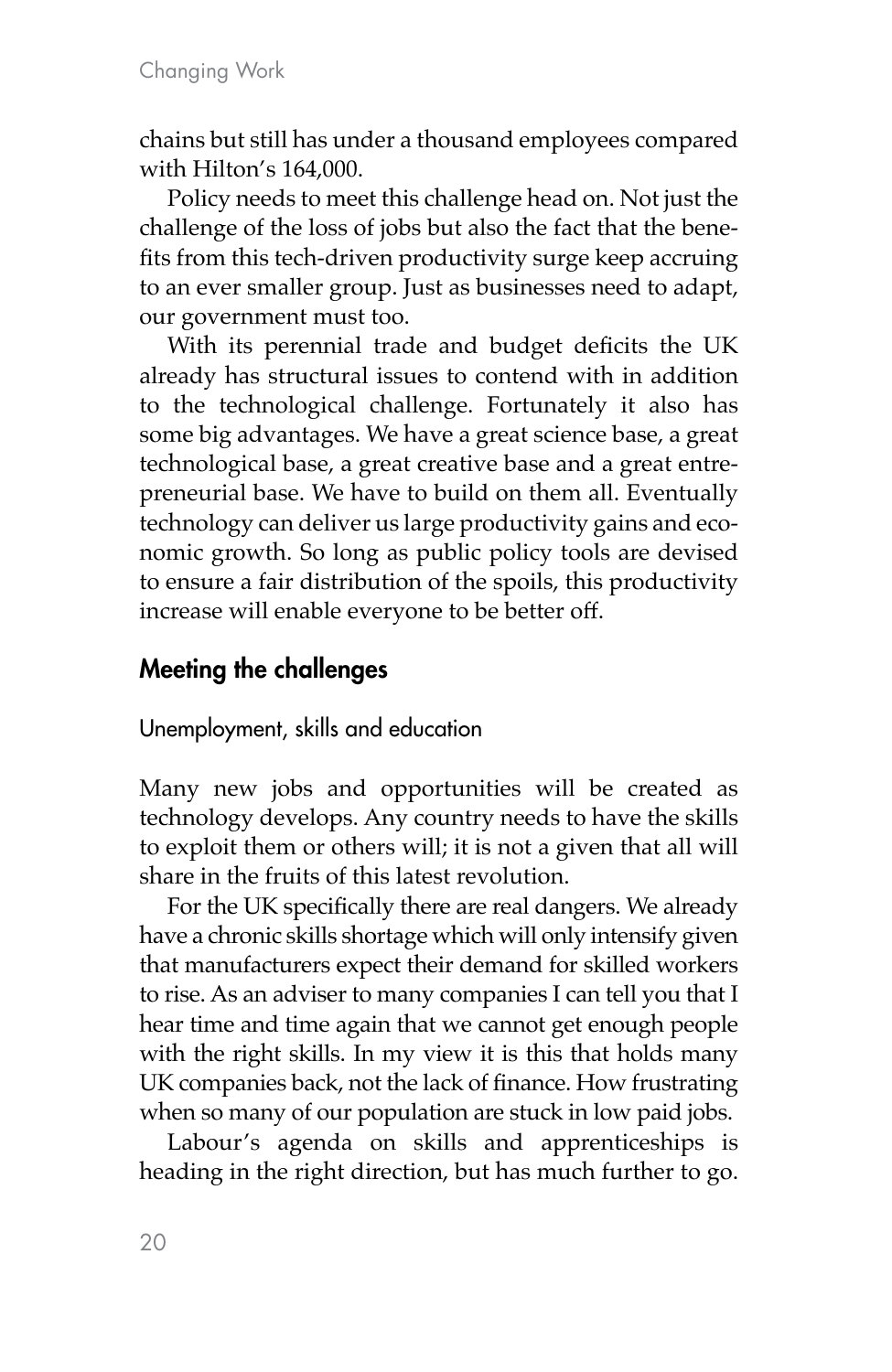An education system that is fit for purpose is an imperative. Transforming what and how we teach is critical. Everything is changing. Our education system must be more responsive to the needs of employers. Instead of pushing so many into the university system we need to improve our vocational and technical colleges so that they offer an exciting and relevant alternative.

Our core curriculum should be mathematics, reading and writing, coding, problem solving and free thinking. Education should be collaborative, research-based, and self-directed; it should relate to real world challenges and have input from employers and trade bodies. In doing so we should ensure that every child regardless of background gets the chance of economic advancement by ensuring they can keep up with the skills demanded in the economy. As new jobs replace old jobs, we must equip people with the skills to adapt.

#### Encouraging entrepreneurialism and supporting business

Access to technology will soon be ubiquitous and many are already able to invent new products and services cheaply and quickly. The business models of each and every industry are being transformed.

We have to support our companies capable of scale so that they benefit from this state of flux. Unless they are successful in new technologies, the UK will face certain comparative decline. Entrepreneurialism must be engrained culturally across all of society not just at private schools. We will need more start ups and more companies able to scale up to a globally significant level.

We can do this. It takes much less capital to start a digital business compared to the capital intensive industries of old. Thanks to the Enterprise Investment Scheme (which we must expand to support more mature scalable businesses) there is already plenty of finance available to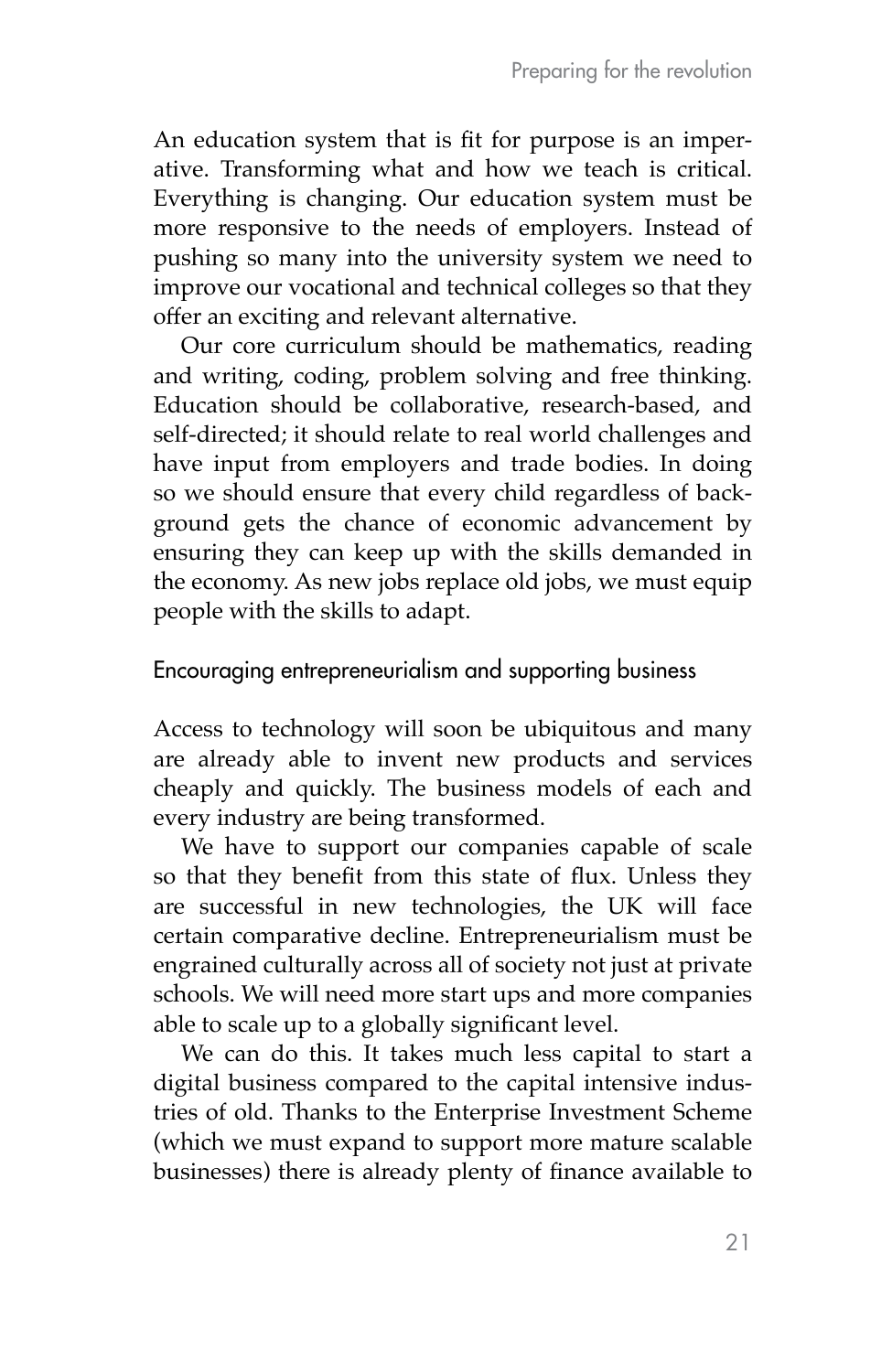start ups. The small business research and development tax credits scheme likewise needs refining and expanding.

#### Taxation

Technology, like global trade, increases overall prosperity but creates winners and losers. So much of technology is focused on driving corporate margins that most of the benefits accrue to capital whilst the corresponding job losses pass liabilities on to the already stretched welfare state. We have to establish how to compensate workers as their share of national income shrinks and as jobs disappear. Without managing the distribution of the spoils society could easily fracture.

There need not be a dystopian outcome. It is not just, or sustainable, for corporate profits to have an ever increasing share of GDP whilst real wages flatline, despite huge gains in economic output. In such an environment, middle class workers will continually be squeezed. They will not be the only ones. We have already witnessed large public companies being put out of business by private companies, often majority owned by just a few individuals. This further exacerbates inequality. Not only do the millions of owners of publicly owned companies lose their investment but the few who benefit are notoriously under-taxed.

In order to prevent the wholesale abuses we see today, we need to make dramatic changes to our approach to tax and push our European partners to do the same. Without adequate tax on the owners of technology and without investment in education and skills, we are heading back to the world of barons and serfs. Serfs whose only economic function is to serve the wealthy.

Taxing the owners of technology is not simple however especially as technology owners can be entirely remote. Governments are going to need new tools, new laws and new ideas to adequately tax the owners of technology.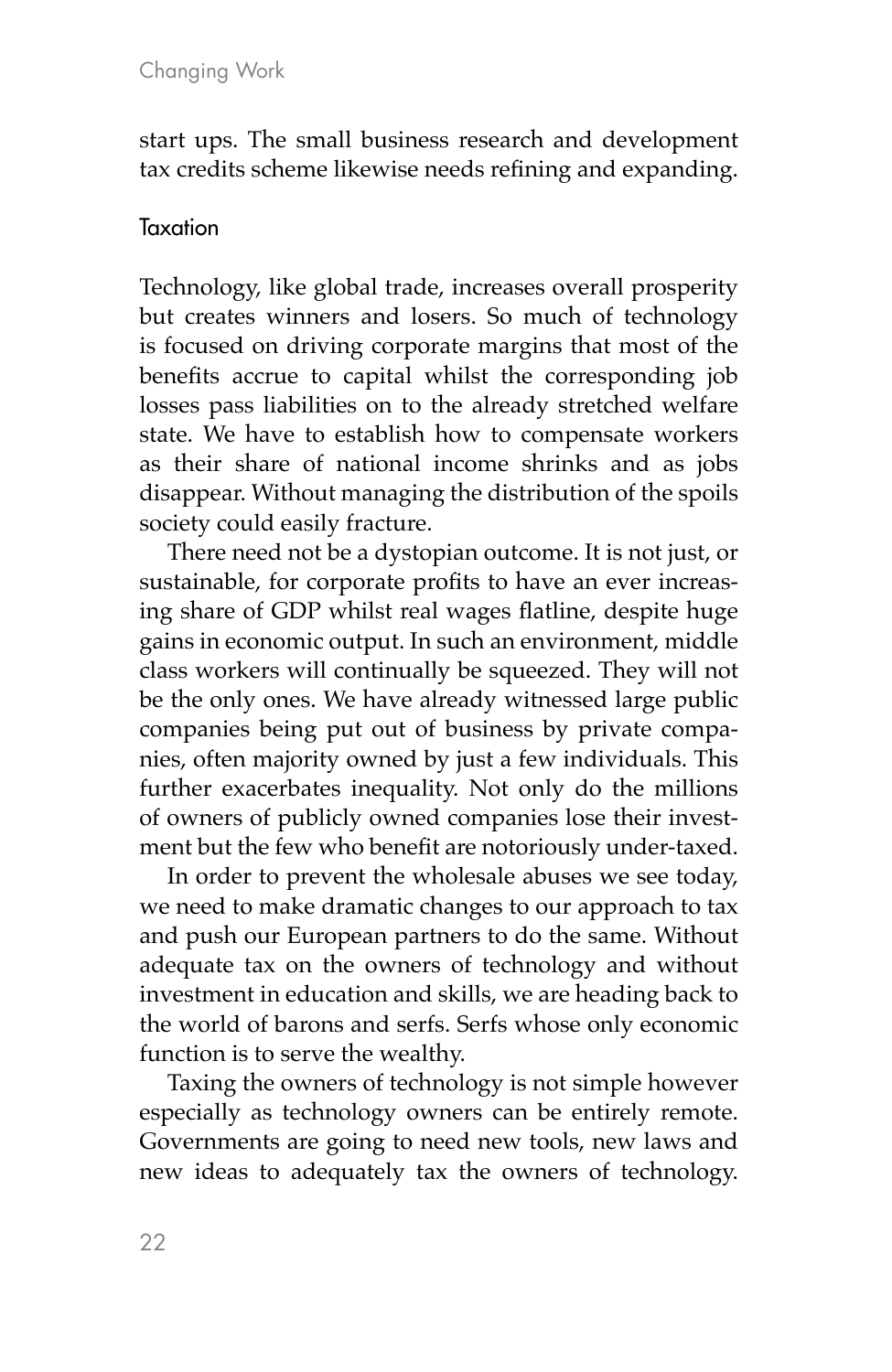Governments are going to need to innovate in the same way that entrepreneurs innovate.

### Industrial policy

The UK is in desperate need of an industrial strategy. One that funds research and development and supports companies seeking to commercialise our scientific excellence. We need to support our home grown technology companies. Despite our vibrant start up scene, the UK's most exciting companies often never make it to global status partly because they get acquired by US firms before they get there. We should develop both sticks and carrots to encourage businesses to stay British. But we should also make sure that we do not end up nationalising the risks of innovation whilst privatising the profit. To prevent this, British companies that receive state support should guarantee that their company headquarters will remain in the UK, they will pay corporate tax in the UK, their company founders will stay tax domiciled in the UK and their investors will pay tax on gains in the UK.

#### Trade unions

Embarking on a new industrial policy without a full partnership with trade unions would be folly. For any renaissance in the British economy we are going to need healthy and vibrant trade unions, respected by business with a new sense of shared mission, and partnership. A new collectivism with trade unions at the heart of it.

To meet this role, unions must modernise, drop the class warfare rhetoric, and stop clinging to old dogmas. Unions have many reasons to feel aggrieved but they have to move on if they are to serve their members well. Workers today need strong, representative, forward-thinking, pragmatic, unions. Trade unions that see the dangers